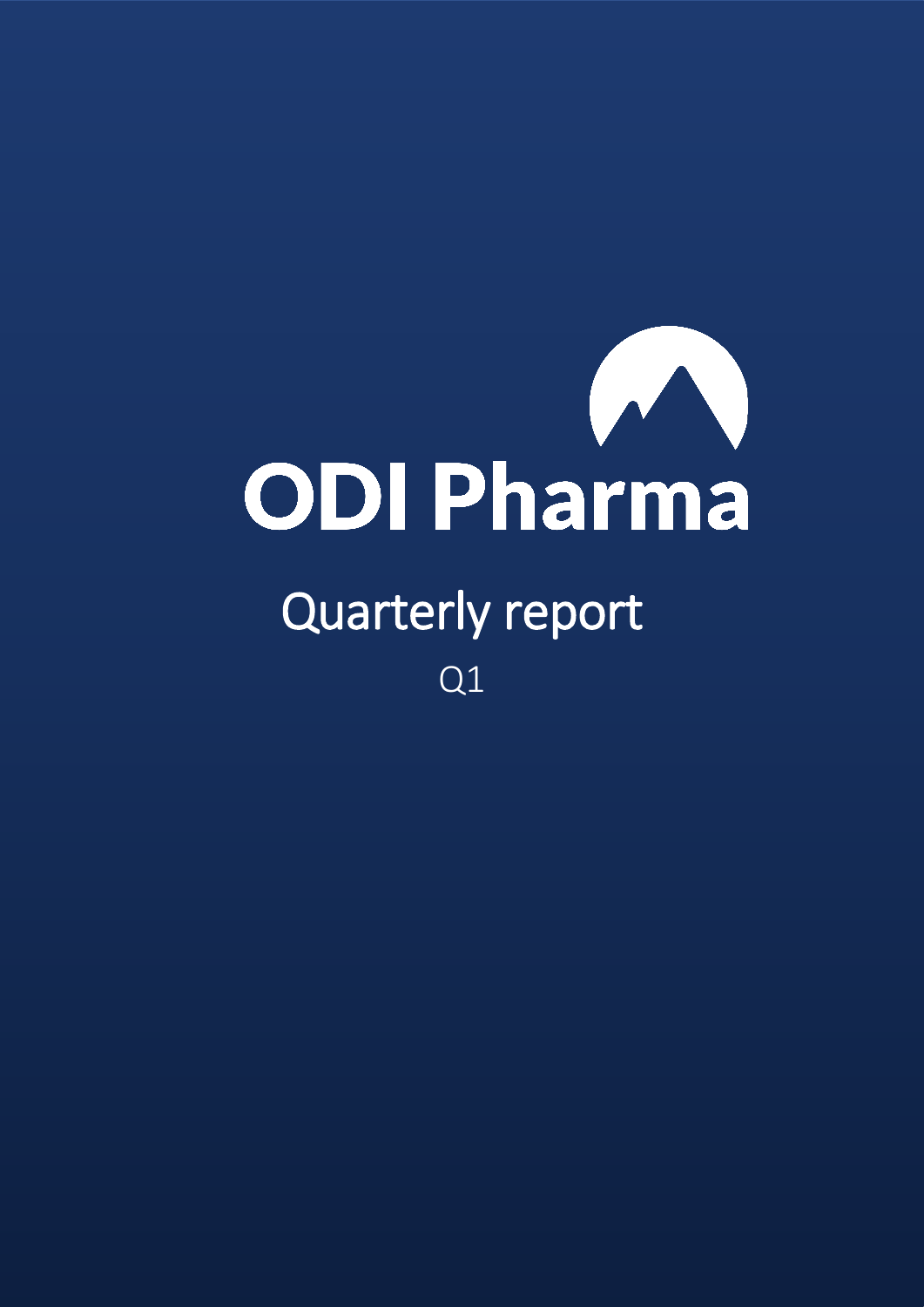## ODI PHARMA QUARTERLY REPORT

*In this quarterly report, the following definitions apply, unless stated otherwise: The "Company" or "ODI Pharma" refers to ODI Pharma AB with org. number (Swedish corporate registration number) 559223-1392. Amount in brackets refers to the corresponding period in the previous year.*

*ODI Pharma AB was formed on the 23rd of October 2019. ODI Pharma AB is the Swedish holding company of ODI Pharma Schweiz AG and ODI Pharma Polska Sp. z o.o. The group was established on the 28th of June 2018 when ODI Pharma Schweiz AG acquired the shares in ODI Pharma Polska Sp. z o.o.*

#### First quarter (2020-07-01 – 2020-09-30)

The Group's net sales amounted to SEK 0 (144,212). The Group's loss after financial items amounted to SEK -1,268,107 (-648,728). Result per share amounted to SEK -0.08 (-0.05). \* The solidity as of 2020-09-30 was 97 % (78 %). \*\*

*\* The Company's result per share: The result for the period divided by the number of shares at the end of the period. The total number of shares as of 30th of September 2020, amounted to 15,220,000 (12,500,000) shares. The result per share based on the average number of shares (15,220,000) amounts to SEK -0.08 for the first three months 2020-07-01 – 2020-09-30.*

*\*\* Solidity: Equity divided by total capital.*

#### Highlights during Q1

• August – ODI Pharma published its year-end report for the fiscal year 2019/2020. The year-end report is available on the Company's website (www.odipharma.com).

#### Highlights after the period

- November ODI Pharma announced that, despite Covid-19 delays, it has streamlined its supply chain and executed a Supply Agreement with Aphria Inc.'s wholly-owned German subsidiary, CC Pharma GmbH.
- November ODI Pharma announced that the Company is investigating the possibility to expand current business with specialized, highly CBD infused skin care products ("Project Skin").
- November The Company published its Annual Report for the fiscal year 2019/2020.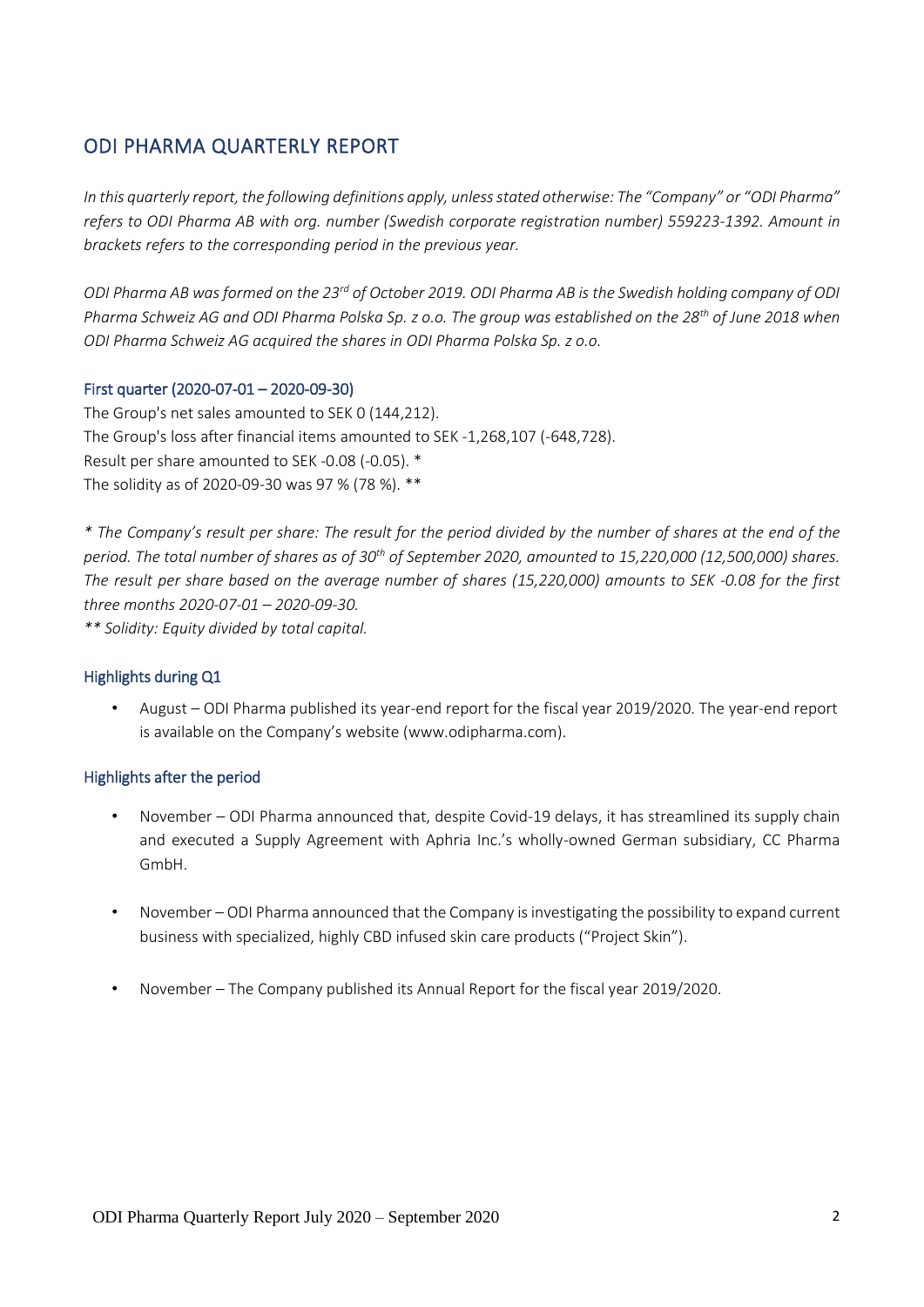# MARKET VIEW OF ODI PHARMA

ODI Pharma continues to share observations of trends in the cannabis industry for investors/potential investors. In our view, medical cannabis is evolving across the world and on a daily basis more and more patients are getting access to treatments for symptoms and revenue in the industry is growing quickly. As always, in high cost infrastructure, there will be a few that thrive and many that perish as the product produced has a shelf life.

European cannabis regulation made some headway recently. Over the last months the most important regulatory release was from the EU court of justice proclaiming that CBD is not a narcotic. It is far from a collective acceptance, but an import step in the evolution of the European cannabis business. We believe that this is a further confirmation of the CPGs (Consumer Packaged Goods) market in Europe based on Cannabis constituents<sup>1</sup>, such as foodstuffs, drinks, soaps and cosmetics, which should far surpass the revenue of the medical cannabis market over the next ten years. This ruling is far from the crystal ball for the industry, and acceptance is going to be methodical, as CBD for consumption has to gain wide acceptance across Europe. We continue to see that each of the CPG's of the cannabinoid sector to be regulated separately. It is quite important when studying the CPGs to not batch them together but study each CPG as a separate asset class because each of them are an industry within themselves. Also, each of them falls within a different legal framework.

There are also clear signs that just as in the production of many other goods, laboratories will have a very important role to play in the future of the cannabis industry. The industry is evolving not only via the processing of the plants produced but in the isolation of the active substances. This suggests that science is slowly taking a leadership role in the industry.

It is our hope that this market insight will help investors gain an understanding of how ODI Pharma surveys the landscape of the industry.

<u>.</u>

<sup>1</sup> <https://www.nielsen.com/us/en/insights/article/2019/our-2020-forecast-for-the-us-hemp-cbd-and-cpg-industries/>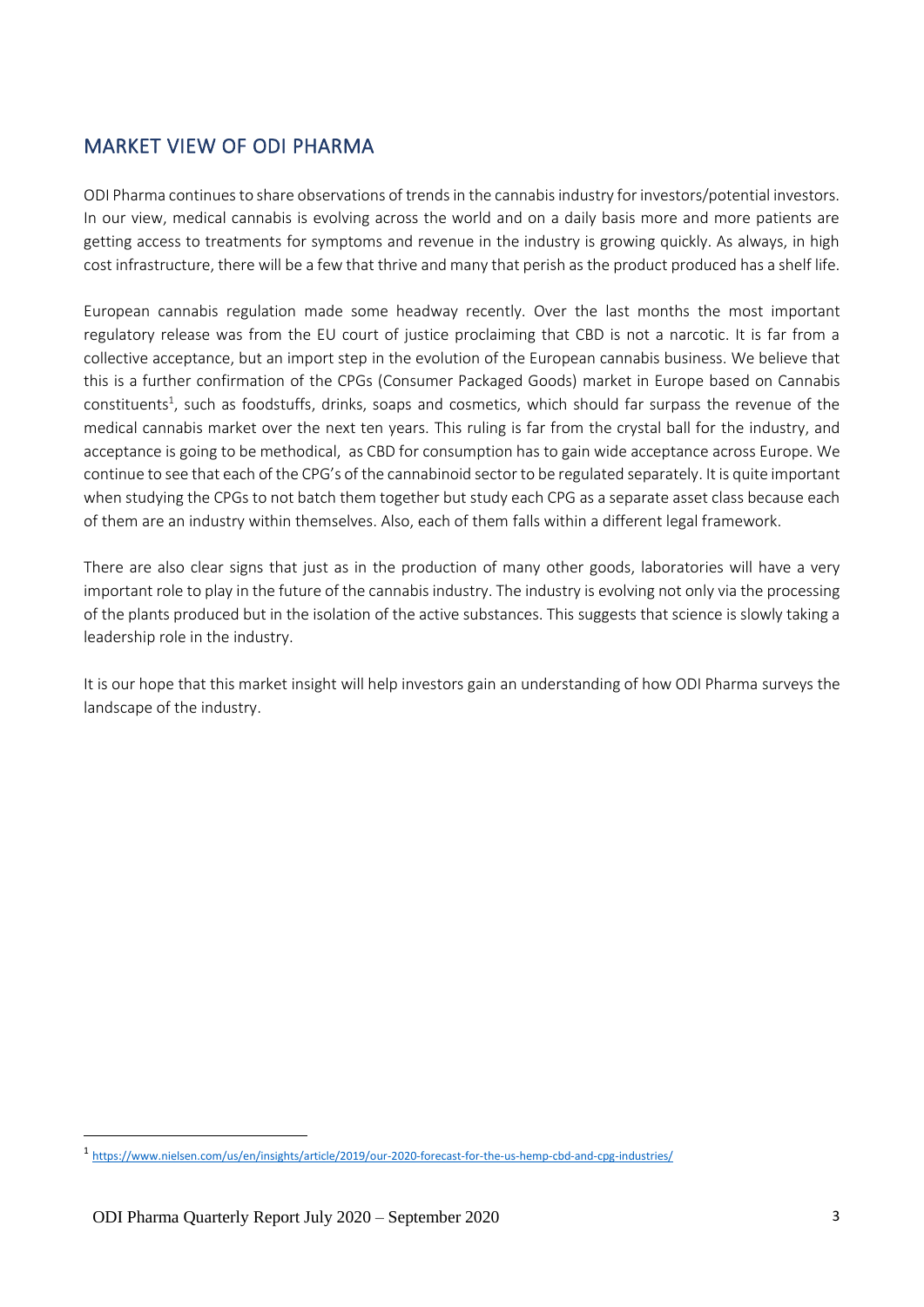## COMMENTS BY CEO DEREK SIMMROSS



Like everyone else, we had hoped to start our new fiscal year without the Covid-19 pandemic, but unfortunately it seems like it will continue to affect people, societies and economies across the globe. Let us hope that the vaccines provide a normalized future without side effects. During this quarter, we have continued to invest a lot of time and effort on internal business improvements, business development and how we can move forward with our extensive market research.

We have streamlined our supply chain and, after the quarter end, we could proudly announce that we have executed a Supply Agreement with the German company CC Pharma GmbH, a wholly owned subsidiary of Aphria Inc. CC Pharma not only shares our quality values, but also our commitment of meeting patients' needs and improving their quality of life. We are of course very pleased to continue our relationship with Aphria through this new partnership. This agreement grants us the exclusive right to sell a defined set of products in Poland, which will be co-branded and sold under the ODI and Aphria brand names. CC Pharma and ODI are working to secure regulatory approval for import

and sale of these products on the Polish market. We see that this partnership will contribute to our operational efficiency and it is exciting to further advance the terms of our relationship to include a broader product offering. Our goal remains to represent the best and most technologically advanced producer of medical cannabis in the industry for the Polish people. We are also confident that this Supply Agreement will contribute to efficiencies of ODI's operations going forward.

We strongly believe that we have only enhanced our company since the IPO and our analysis of the industry continues to be accurate. ODI's focus has never wavered and belief in our business plan and our partners continues to grow.

We very much understand that our investors need to see profitability and we are more confident than ever that our expectations are realistic and even improved after actions taken to offset global issues.

As discussed in our market overview. The legal framework is changing in Europe. ODI is confident that our work and experience gives us the ability to ensure our investors a voice in this development. Our research has contributed to the process of evaluating the potential developments like Project Skin.

We are confident that we are in a strong position and I look forward to realizing our future activities and milestones.

#### Derek Simmross

CEO, ODI Pharma AB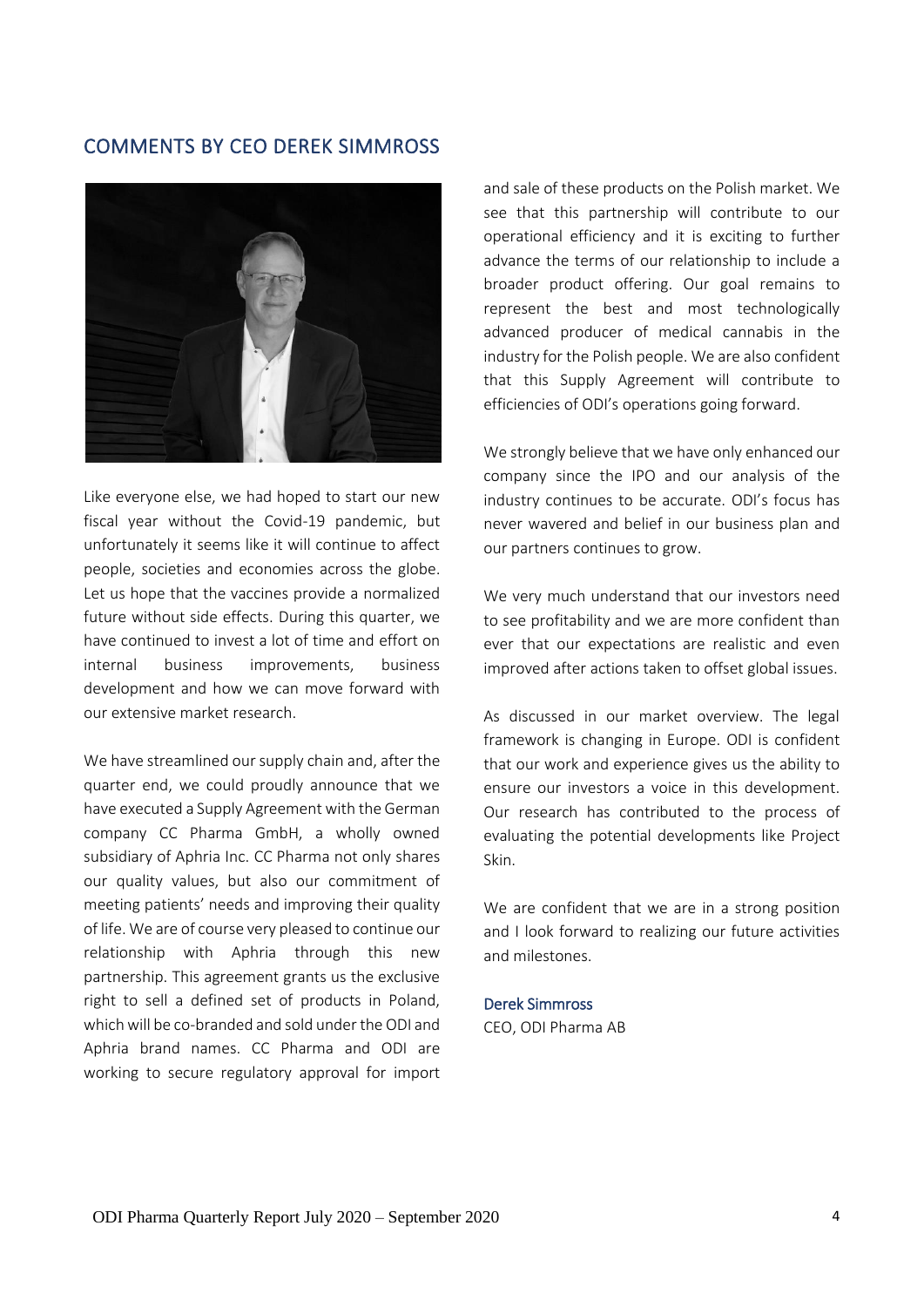## ABOUT ODI PHARMA

ODI Pharma, with its European network, subsidiaries, and affiliates, is a producer of and representative of pharmaceutical cannabis finished products. The founders and board members of the Company have an extensive background in the trading industry, and the medical cannabis industry as well. The Company focuses on distribution to the medical cannabis market in Poland, through its subsidiary ODI Pharma Polska Sp z. o. o. ODI Pharma AB holds 100% of the shares in the company ODI Pharma Polska Sp. z o.o. through its Swiss subsidiary ODI Pharma Schweiz AG, in which the Company owns 100% of the shares. The Swiss subsidiary is the research hub and will develop further distribution agreements in other countries. The main focus of ODI Pharma is on the medical cannabis products that are sold to clients and patients through ODI Pharma's relationships with pharmacies via wholesale distributors.

ODI Pharma's upcoming business activities will be focused on the Polish market and the Company has therefore chosen to name this business strategy the *Polish Strategy*. The financial focus implies the outsourcing of hard assets, including the cultivation, processing facilities, laboratories, storage, and logistics. ODI Pharma's operations are carried out through its subsidiary on the Polish market, which handles the imports and distribution of medical cannabis products. The Company has secured a relationship with one of the leading pharmaceutical wholesalers in Poland, NEUCA. Further, the Company has secured a valuable supply contract with one of the largest cannabis producers in Canada. The supplier is a first-tier producer who operates at the highest standards, which enables full control over the strains.

ODI Pharma believes that European clients require a wide variety of medical cannabis products of high quality to treat specific illnesses. The Company is a medical cannabis finished product producer and therefore has no cultivation operations, it has access to provide a wide variety of different strains, oils, and the latest formulations. The Company intends to provide a range of medical cannabis products which will initially, due to the regulation in Poland, be dried flowers.

#### The products

Medical cannabis comes in a range of different products with different levels of THC (Tetrahydrocannabinol) and CBD (Cannabidiol). The products that ODI Pharma is going to produce for the Polish market, per the *Polish Strategy,* are products that will be approved by the Polish governmental agencies. Initially, the products will be dried flowers, since this is the product that this far has been regulated in Poland (even though the law in Poland allows for a range of derivatives from the cannabis plant). These products will be based on the raw material of fully approved cannabis imported by the Company and strategic partners. The products will be manufactured with a subsidiary of ODI Pharma's strategic partner in Poland, NEUCA. The dried flowers can be consumed by the patients in various ways following the guidelines of the pharmacists. ODI Pharma is evaluating other product types besides dried flowers to be sold on the Polish market. The Company expects these other products to hit the market during 2021.

ODI Pharma intends to be up to date on trends and regulatory requirements and future products may, therefore, differ from the current products. The market demand decides what type of medical cannabis products the Company will supply, which the Company's flexible business model enables. The production of the products is fully integrated with NEUCA. The current market price of dried flowers in Poland is approx. EUR 13.00-16.00 (based on current exchange rate) per gram, ODI Pharma intends to at least match this price, while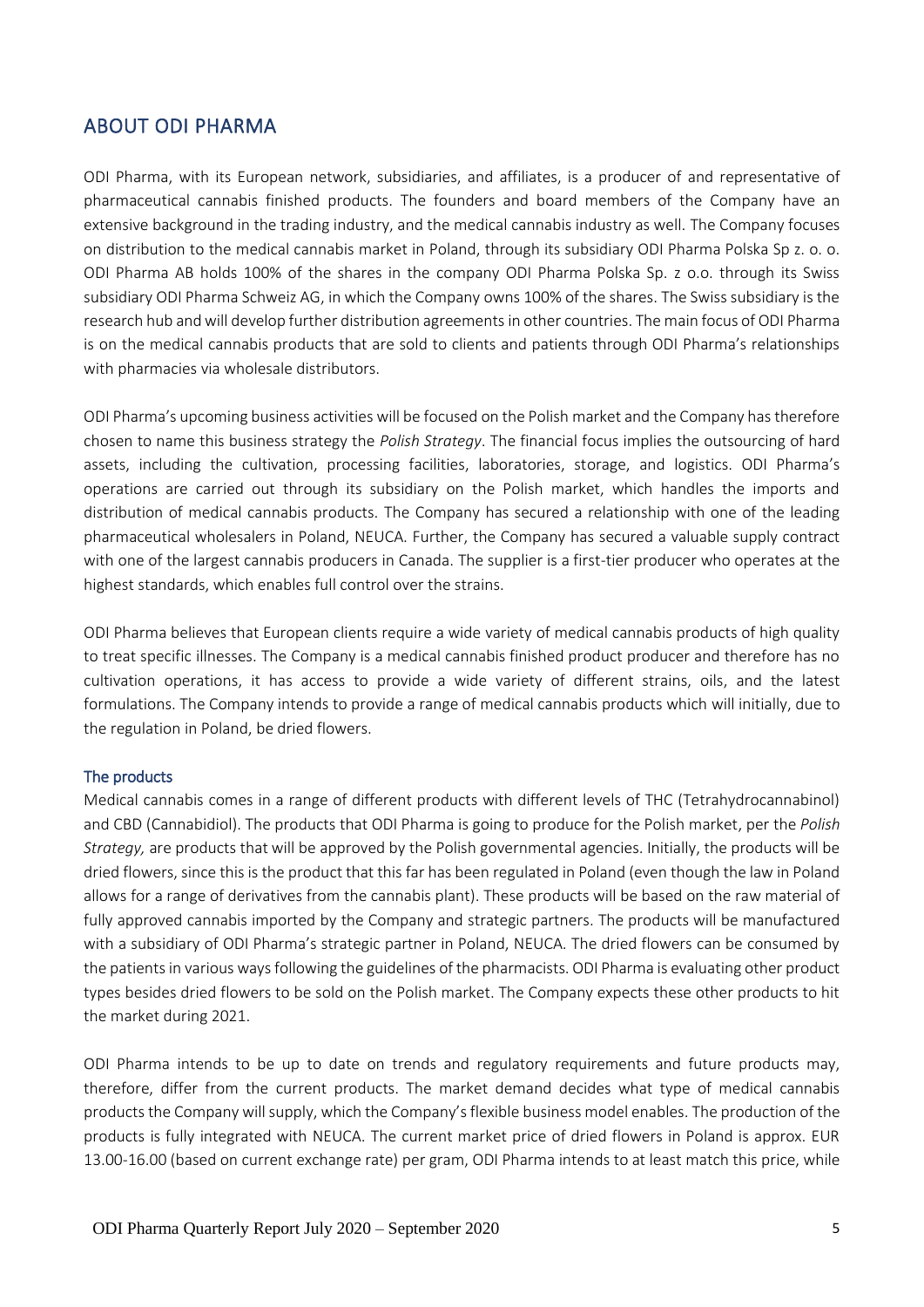still providing high-quality products. Whatever product type of medical cannabis ODI Pharma provides, the objective is to be cost-efficient concerning what has previously been stated.

#### Target groups

There is a total of about 40+ indications in which medical cannabis may potentially show results in terms of efficacy. The Supreme Pharmaceutical Chamber of Poland (Naczelna Izba Aptekarska) estimates an immediate market demand of 300,000 patients by 2025. Jędrzej Sadowski, the author of the bill legalizing cannabis, estimates 300,000 patients as well. ODI Pharma assumes that it will take some years to reach the potential patients' number that uses the product and the Company estimate that this will be reached in 2025. The Polish regulations do not limit the prescriptions for medical cannabis concerning certain ailments – therefore all physicians have the authorization to prescribe medical cannabis to all their patients and all types of illnesses. The Supreme Pharmaceutical Chamber of Poland suggested the application with treatable conditions including nausea caused by chemotherapy, epilepsy, symptoms of multiple sclerosis, and chronic pain.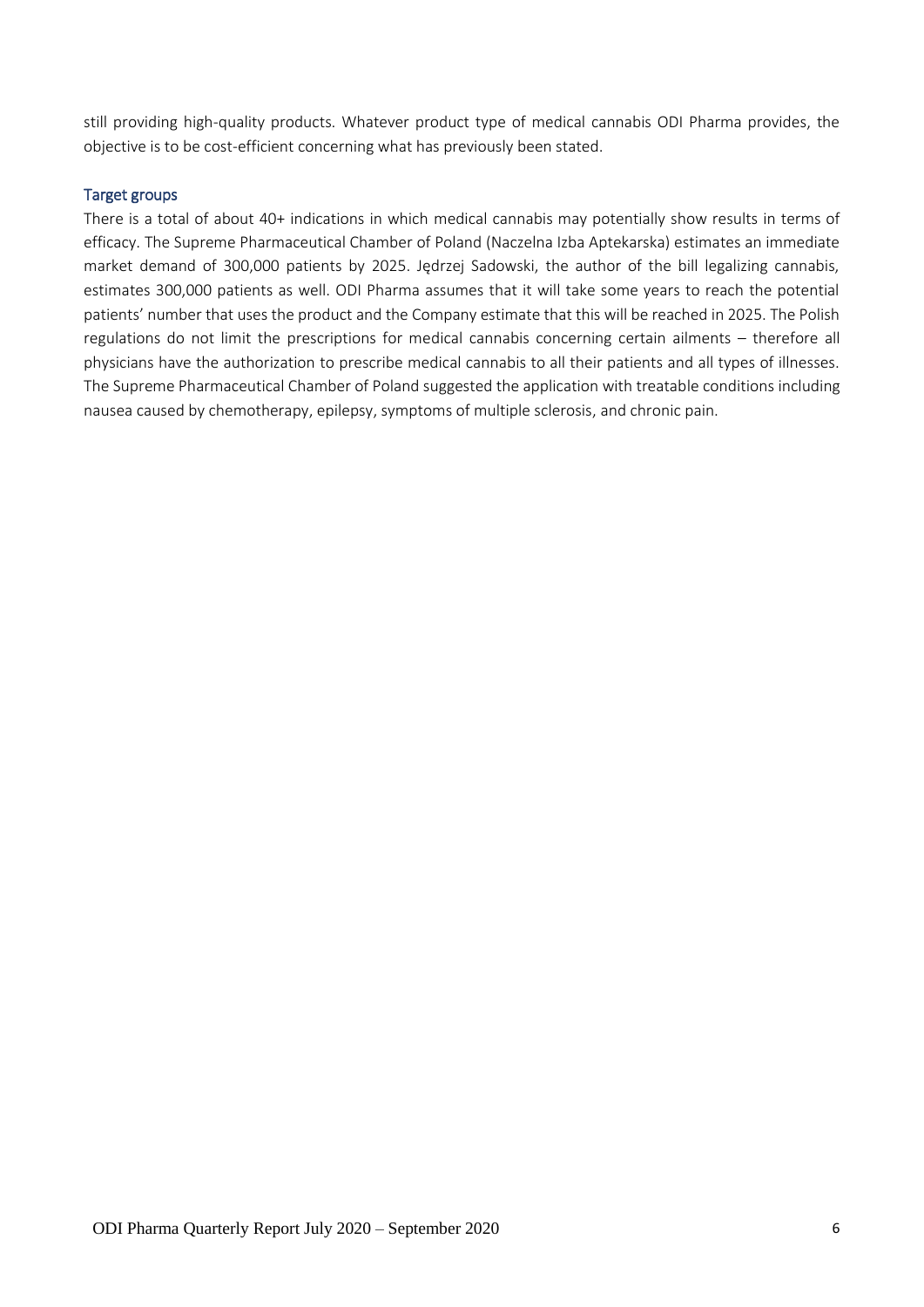# ABOUT THE QUARTERLY REPORT

#### Group structure

ODI Pharma AB was formed on the 23<sup>rd</sup> of October 2019. ODI Pharma AB is the Swedish holding company of ODI Pharma Schweiz AG (100%). ODI Pharma Schweiz AG has an ownership of 100% in ODI Pharma Polska Sp. z o.o. The group was established on the 28<sup>th</sup> of June 2018 (the "Group") when ODI Pharma Schweiz AG acquired the shares in ODI Pharma Polska Sp. z o.o.

#### Revenue and operating results Q1

The Group's revenue amounted to SEK 419 (144,210) in the first quarter and resulted in an operating income of SEK -1,233,832 (-654,019). A majority of the operating expenses related to insurance expenses, legal services, and accounting services. The holding company, ODI Pharma AB, has generated revenues of SEK 408 during the first quarter.

#### Balance sheet and solidity

ODI Pharma AB was registered with the Swedish Companies Registration Office on the 23<sup>rd</sup> of October 2019 with shareholder equity of SEK 500,000. The Company has no long-term liabilities. The group was established on the 28<sup>th</sup> of June 2018. Total assets of the Group amounted to SEK 19,370,446 (4,506,826) and consisted primarily of cash at the bank. The solidity of the Group was 97 % (78 %) at quarter-end. The holding company, ODI Pharma AB, stated total assets of SEK 19,380,758 consisting primarily of cash at the bank. The solidity of ODI Pharma AB was 98 %.

#### Cash flow and investments

Cash flow from operations in the Group during the first quarter amounted to SEK -1,766,215 (6,485). Cash flow from financing and investment activities during the first quarter amounted to SEK 0 (0), resulting in cash flow for the period of SEK -1,766,215 (6,485). The holding company, ODI Pharma AB, showed a cash flow for the period (after financing and investment activity) of SEK -1,607,477during the first quarter.

#### The share

The shares of ODI Pharma were listed on Spotlight Stock Market on 23<sup>rd</sup> of January 2020. The short name/ticker is ODI and the ISIN code is SE0013409760. Spotlight Stock Market operates a so-called MTF platform and is a secondary name of ATS Finans AB, a securities company under the supervision of the Swedish Financial Authority. ATS Finans AB is a subsidiary of Spotlight Group AB, a company listed on Spotlight Stock Market since 15<sup>th</sup> of September 2020. On the 30<sup>th</sup> of September 2020, the number of shares in ODI Pharma amounted to 15,220,000 shares. The average number of shares during the first quarter amounted to 15,220,000. Every share equals the same rights to the Company´s assets and results.

#### **Warrants**

No warrants are outstanding to any party.

#### Financial calendar

Current financial year 1 July – December 2020 (Q2)  $25<sup>th</sup>$  of February 2021 January 2021 – March 2021 (Q3) 27<sup>th</sup> of May 2021 Year-end report  $2020/2021$  26<sup>th</sup> of August 2021

 $1<sup>st</sup>$  of July 2020 – 30<sup>th</sup> of June 2021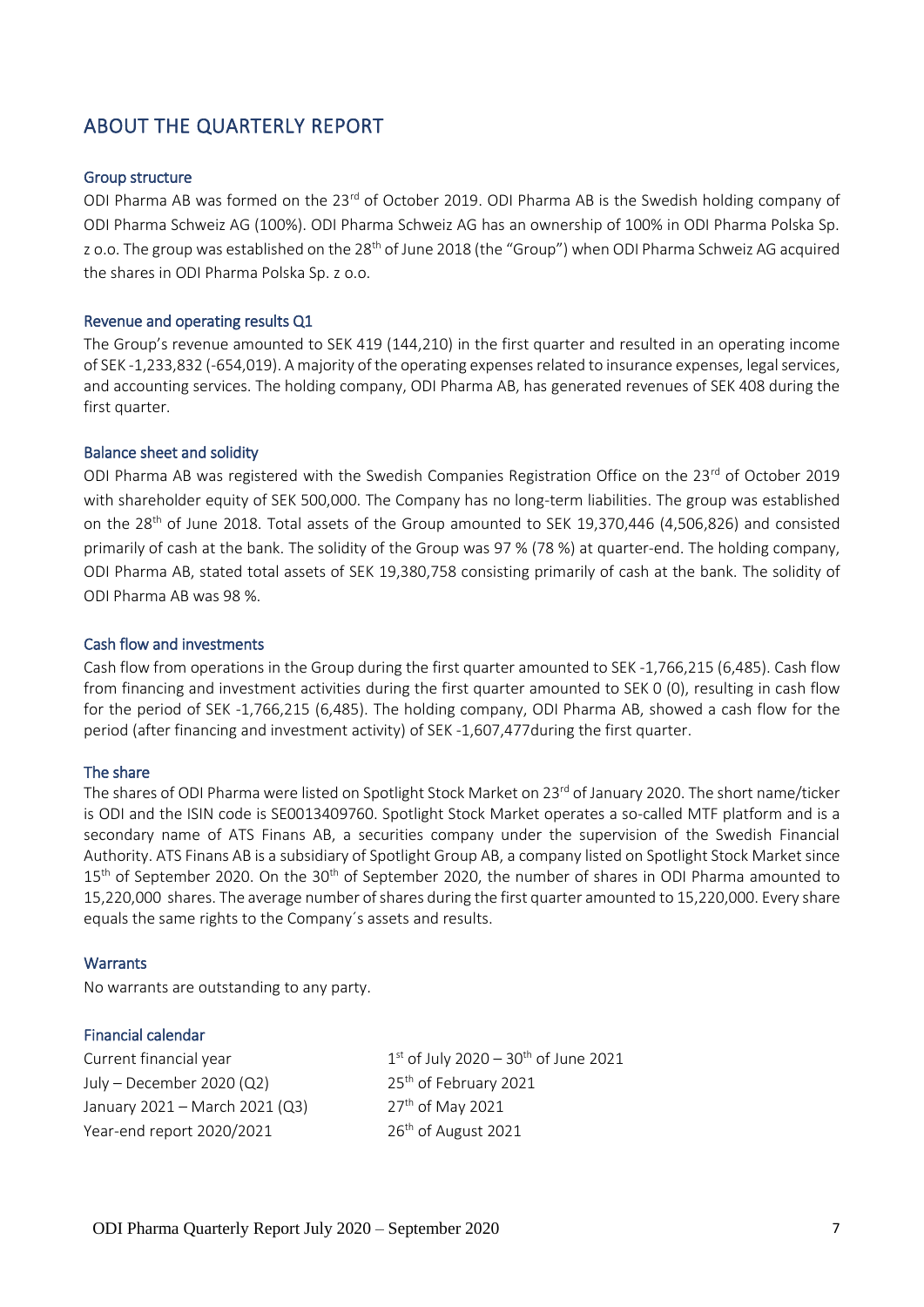#### Shareholders

The table below presents the current shareholders, at the date of this quarterly report, with more than 5 percent of the votes and capital in ODI Pharma AB.

| <b>Name</b>                        | Number of shares | The proportion of<br>votes and capital (%) |
|------------------------------------|------------------|--------------------------------------------|
|                                    |                  |                                            |
| Volker Wiederrich                  | 6,255,898        | 41.10                                      |
| Derek Simmross                     | 6,250,000        | 41.06                                      |
| Other shareholders (approx. 1,500) | 2,714,102        | 17.84                                      |
| Total                              | 15,220,000       | 100.00                                     |

#### Auditor´s review

The quarterly report has not been reviewed by the Company's auditor.

#### Accounting policy of the quarterly report

The financial statements of ODI Pharma AB, as well as the ODI Pharma Group, are prepared per the Swedish Annual Accounts Act and the standards of the Swedish Accounting Standards Board (BFNAR) 2012:1 (K3) and Spotlight's Rules and Regulations, as applicable. Consolidated accounts include parent company and subsidiaries in which parent company directly or indirectly owns shares that are more than 50 % of the votes. Intangible and tangible assets are at the acquisition value reduced with accumulated depreciation according to plan and eventually write-downs. Depreciation is done linearly in relation to expected useful life. The financial overviews of ODI Pharma's subsidiaries were prepared in the local currency (CHF for the Swiss subsidiary and PLN for the Polish subsidiary). For this report, the local currencies have been recalculated to SEK in the financial overview, based on data from Sveriges Riksbank on the 30<sup>th</sup> of September 2020, respectively the average exchange rate for the presented time frame.

#### Common Control Transaction

During the financial year 2019/2020, ODI Pharma AB acquired ODI Pharma Schweiz AG from the previous owners through a related party transaction. The acquisition was carried out through a promissory note of CHF 100,000, which, in accordance with an established agreement, was subject to set-off in connection with a new issue using the K3 currency conversion principle. K3 does not comment on common control transactions and in the absence of guidance, the company has chosen to report the transaction based on the former group's book values, since the newly formed company is not considered an acquirer in the transaction. This means that ODI Pharma Sweden AB's consolidated accounts are a continuation of what was previously reported in the ODI Pharma Switzerland Group and the comparative figures presented are the ODI Pharma Switzerland Group's financial information for 2018, adjusted for differences in accounting principles.

#### Operational risks and uncertainties regarding Covid-19

Like most other companies, ODI Pharma is affected by Covid-19. As announced via press release the Board of Directors does not see any impact on the Company's mid- and long-term goals due to Covid-19. At the same time, the current situation has caused ODI to experience a delay in the implementation of the import process. Today, it is not possible to fully review any potential further consequences for the business, and the Company is closely following the development.

#### Other operational risks and uncertainties

The risks and uncertainties that ODI Pharma's operations are exposed to are summaries related to factors such as development, competition, permissions, capital requirements, customers, suppliers/manufacturers, currencies, and interest rates.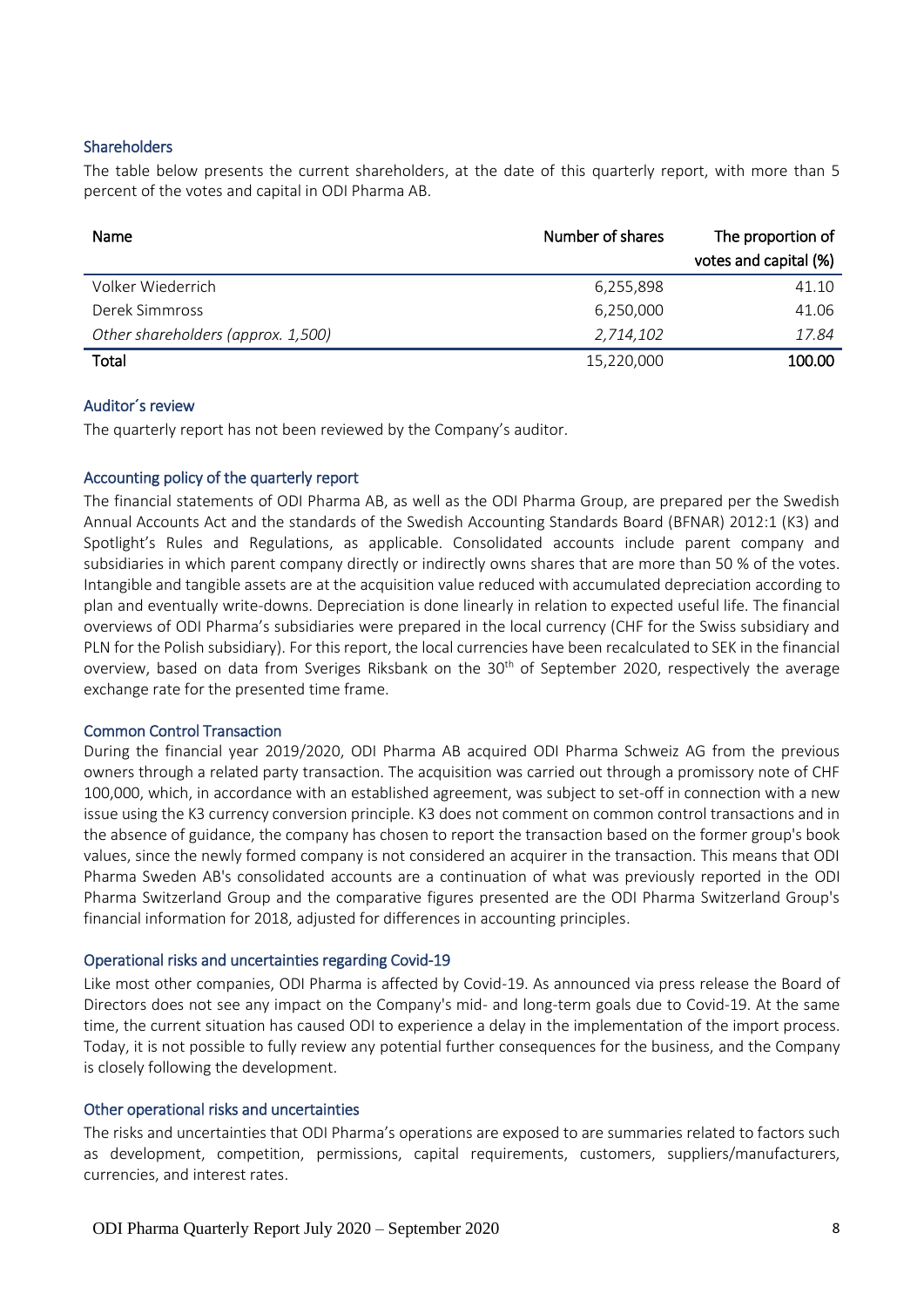## Submission of the quarterly report

Stockholm, 27<sup>th</sup> of November 2020 ODI Pharma AB The Board of Directors

#### For further information, please contact

Derek Simmross, CEO E-mail: info@odipharma.com Website:<https://www.odipharma.com/>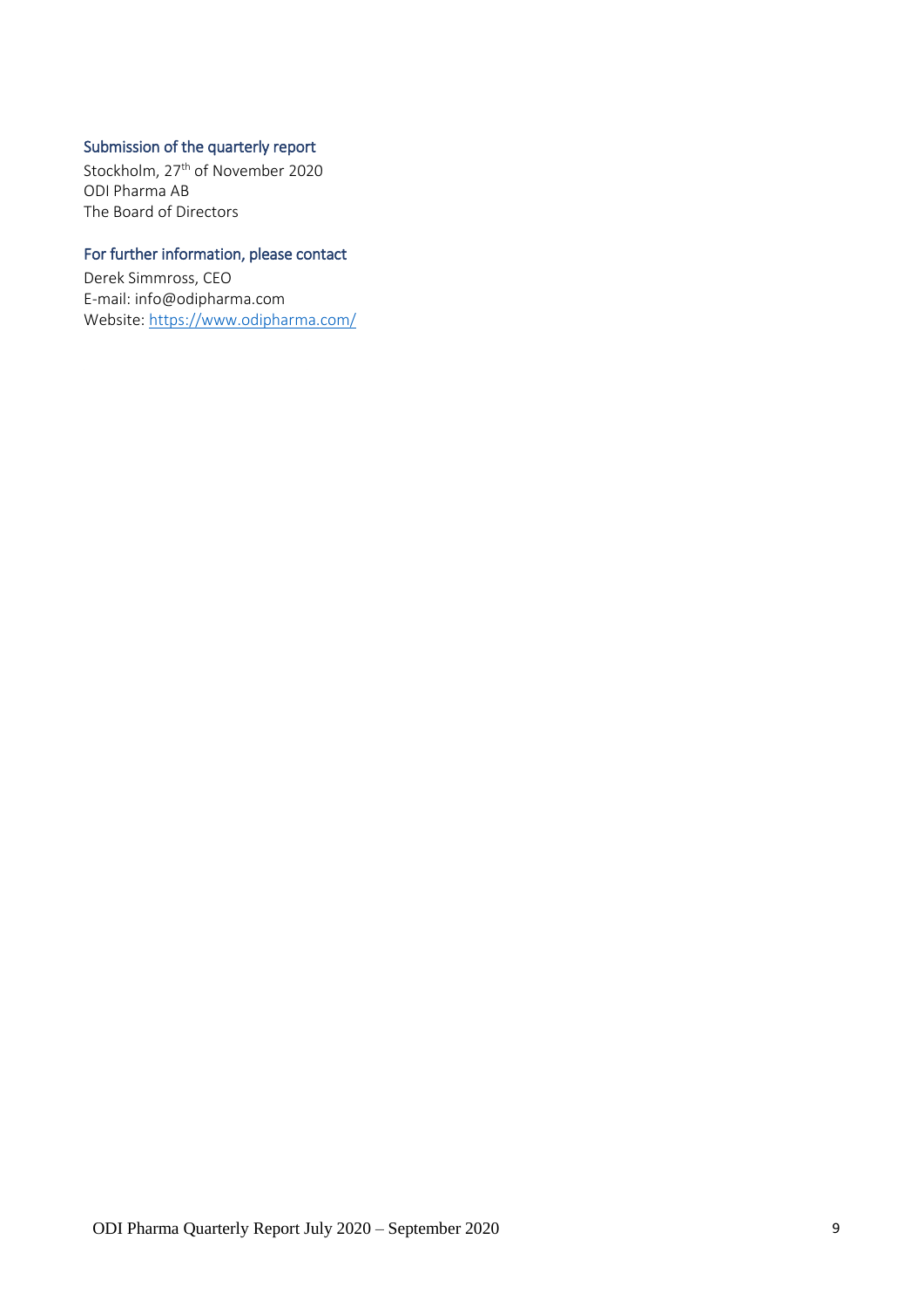*ODI Pharma AB was formed on the 23rd of October 2019. ODI Pharma AB is the Swedish holding company of ODI Pharma Schweiz AG and ODI Pharma Polska Sp. z o.o. The group was established on the 28th of June 2018.* 

## INCOME STATEMENT – THE GROUP

| <b>SEK</b>                                          | 2020-07-01<br>2020-09-30<br>3 months | 2019-07-01<br>2019-09-30<br>3 months | 2019-07-01<br>2020-06-30<br>12 months |
|-----------------------------------------------------|--------------------------------------|--------------------------------------|---------------------------------------|
| Revenue                                             |                                      |                                      |                                       |
| Net Sales                                           | 0                                    | 144,212                              | $\Omega$                              |
| Other operating income                              | 419                                  | $-2$                                 | 9,240                                 |
|                                                     | 419                                  | 144,210                              | 9,240                                 |
| Operating expenses                                  |                                      |                                      |                                       |
| External expenses                                   | $-1,212,529$                         | $-797,700$                           | $-4,704,203$                          |
| Personal expenses                                   | $\Omega$                             | 0                                    | $\Omega$                              |
| Depreciation and amortisation                       | $-1,783$                             | $-464$                               | $-12,264$                             |
| Other operating expenses                            | $-19,939$                            | $-65$                                | $-227,192$                            |
| Operating cost                                      | $-1,234,250$                         | $-798,229$                           | $-4,943,659$                          |
| Operating income                                    | $-1,233,832$                         | $-654,019$                           | $-4,934,419$                          |
| Profit/loss from financial items                    |                                      |                                      |                                       |
| Other interest income and similar profit/loss items | $\Omega$                             | 5,291                                | 18                                    |
| Interest expense and similar profit/loss items      | $-34,275$                            | 0                                    | $-7,798$                              |
| Income after financial items                        | $-1,268,107$                         | $-648,728$                           | $-4,942,199$                          |
| Income before taxes                                 | $-1,268,107$                         | $-648,728$                           | $-4,942,199$                          |
| Taxes                                               | $-9,206$                             | $-7,001$                             | $-20,045$                             |
| Net income                                          | $-1,277,314$                         | $-655,729$                           | $-4,962,244$                          |
|                                                     |                                      |                                      |                                       |
| Number of shares in the beginning of the period     | 15,220,000.00                        | 12,500,000.00                        | 12,500,000.00                         |
| Number of shares at the end of the period           | 15,220,000.00                        | 12,500,000.00                        | 15,220,000.00                         |
| Average number of shares                            | 15,220,000.00                        | 12,500,000.00                        | 13,860,000.00                         |
| Earnings per share, SEK                             | $-0.08$                              | $-0.05$                              | $-0.36$                               |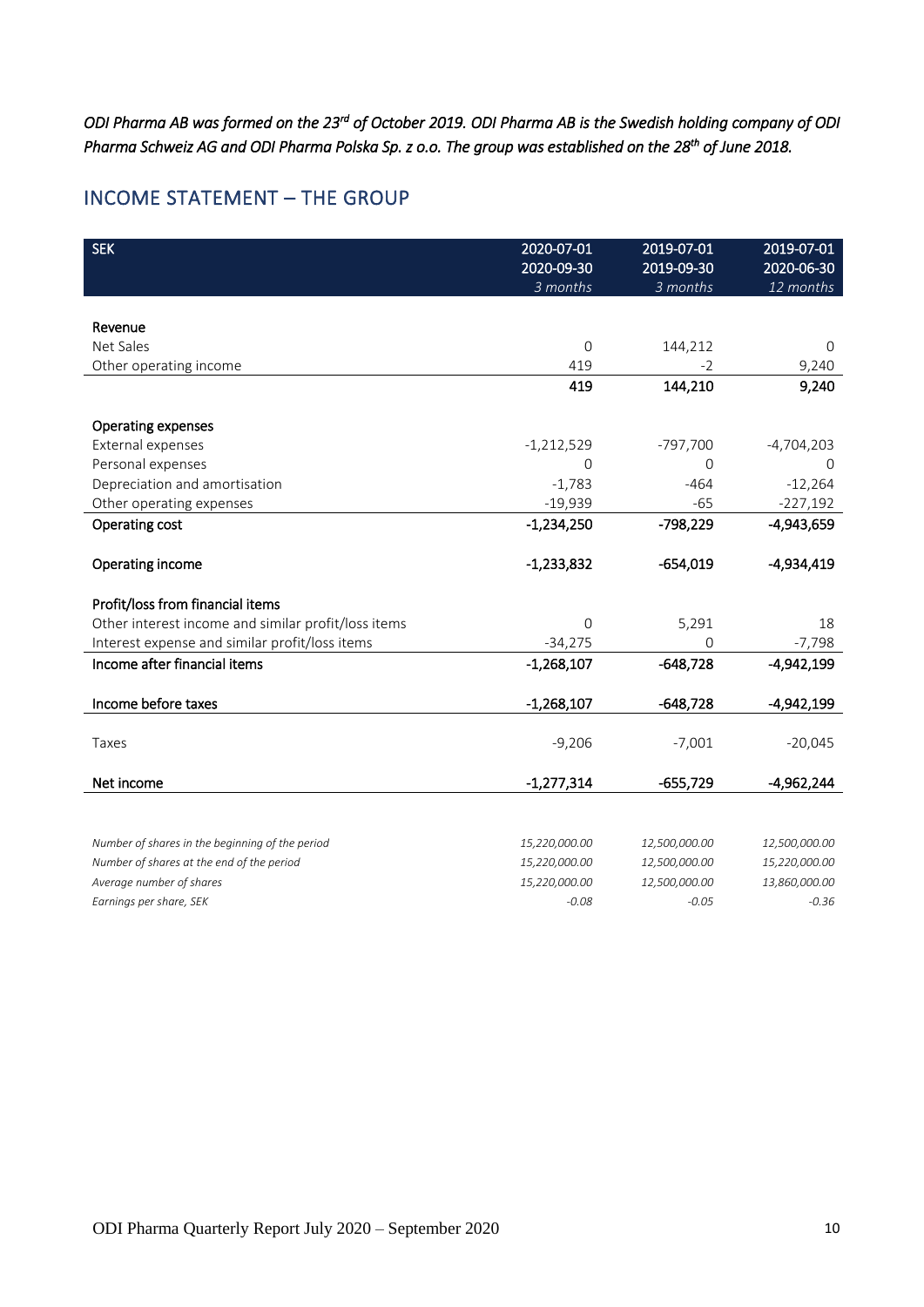# BALANCE SHEET – THE GROUP

| <b>SEK</b>                          | 2020-09-30  | 2019-09-30 | 2020-06-30  |
|-------------------------------------|-------------|------------|-------------|
|                                     |             |            |             |
| Assets                              |             |            |             |
| <b>Fixed assets</b>                 |             |            |             |
| Tangible assets                     |             |            |             |
|                                     |             |            |             |
| Equipment, machines, tools          | 18,089      | 7,413      | 20,013      |
|                                     | 18,089      | 7,413      | 20,013      |
|                                     |             |            |             |
| <b>Total Fixed assets</b>           | 18,089      | 7,413      | 20,013      |
|                                     |             |            |             |
|                                     |             |            |             |
| <b>Current Assets</b>               |             |            |             |
|                                     |             |            |             |
|                                     |             |            |             |
| Receivables                         |             |            |             |
| Trade receivables                   | $\mathbf 0$ | 3,262      | $\mathbf 0$ |
| Tax receivables                     | 336,847     | 10,567     | $\mathbf 0$ |
| Other current receivables           | 138,325     | 29,097     | 176,157     |
| Prepaid expenses and accrued income | 150,194     | 16,425     | 152,029     |
|                                     | 625,366     | 59,351     | 328,186     |
|                                     |             |            |             |
| Cash and cash equivalents           | 18,726,991  | 4,440,062  | 20,513,417  |
|                                     |             |            |             |
| <b>Total current assets</b>         | 19,352,357  | 4,499,413  | 20,841,603  |
|                                     |             |            |             |
| <b>Total assets</b>                 | 19,370,446  | 4,506,826  | 20,861,616  |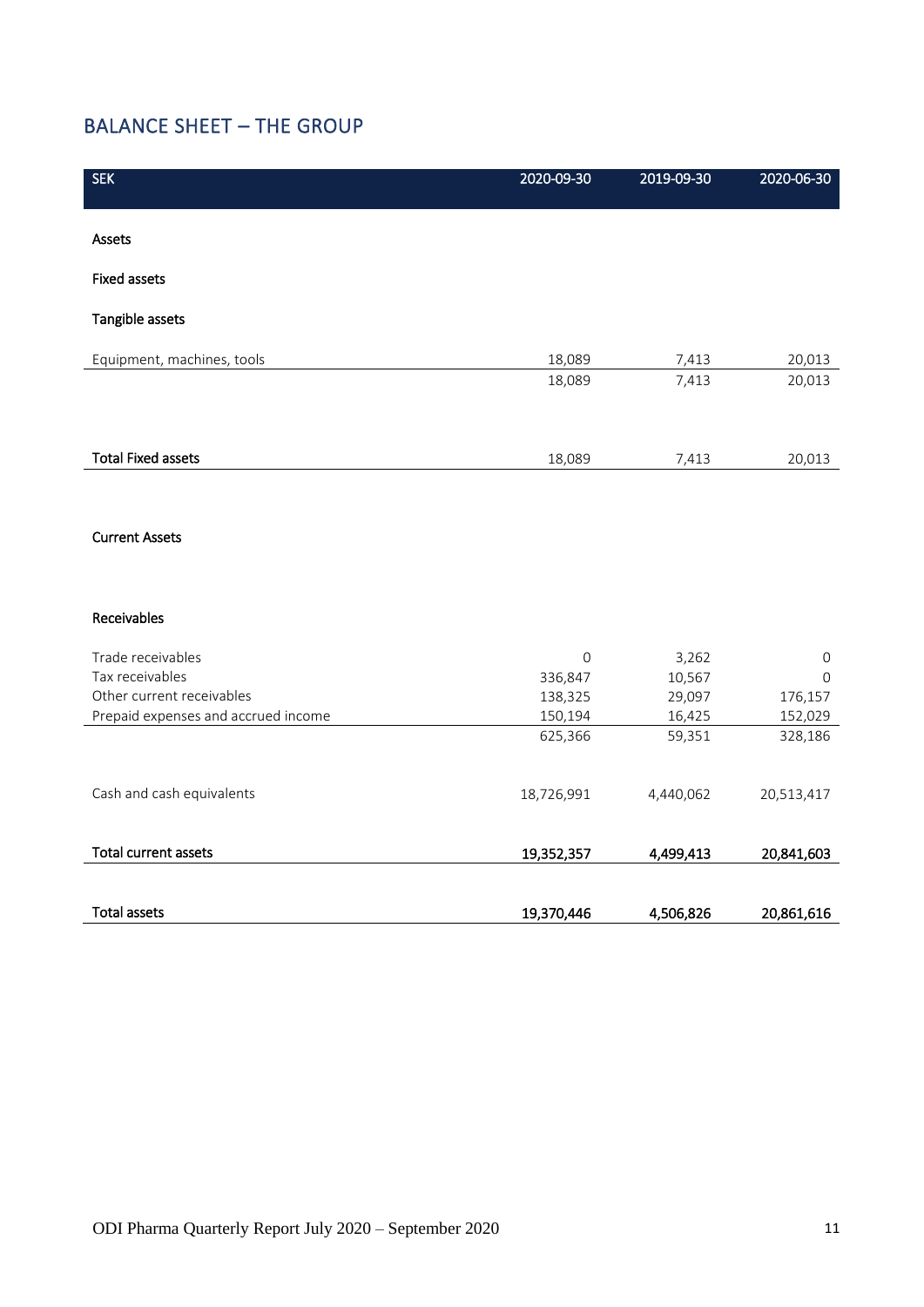| <b>SEK</b>                                          | 2020-09-30   | 2019-09-30 | 2020-06-30   |
|-----------------------------------------------------|--------------|------------|--------------|
| <b>Equity and liabilities</b>                       |              |            |              |
| Equity                                              |              |            |              |
| Share capital                                       | 608,800      | 869,520    | 608,800      |
| Other contributed capital                           | 21,583,285   | 0          | 21,583,285   |
| Other equity including result for the period        | $-3,371,914$ | 2,628,149  | $-2,116,139$ |
| Equity attributed to shareholders in parent company | 18,820,171   | 3,497,669  | 20,075,946   |
| <b>Current liabilities</b>                          |              |            |              |
| Account payables                                    | 257,529      | 363,356    | 299,180      |
| <b>Tax Liabilities</b>                              | 0            | 298,442    | 301,823      |
| Accrued expenses and prepaid income                 | 292,746      | 347,359    | 184,667      |
| <b>Total current liabilities</b>                    | 550,275      | 1,009,157  | 785,670      |
| <b>Total Equity and Liabilities</b>                 | 19,370,446   | 4,506,826  | 20,861,616   |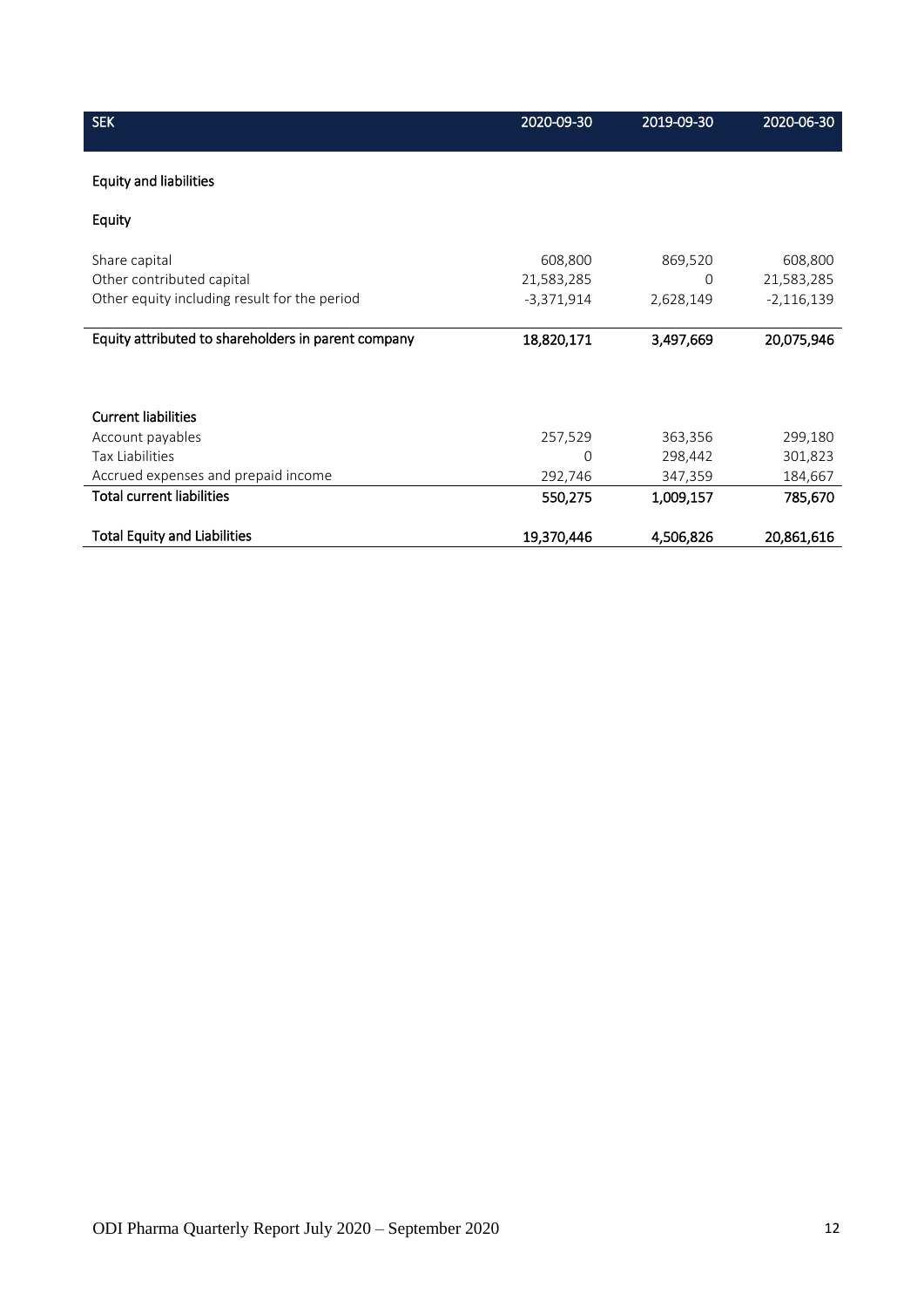# CASH FLOW STATEMENT – THE GROUP

| <b>SEK</b>                                                | 2020-07-01             | 2019-07-01             | 2019-07-01              |
|-----------------------------------------------------------|------------------------|------------------------|-------------------------|
|                                                           | 2020-09-30<br>3 months | 2019-09-30<br>3 months | 2020-06-30<br>12 months |
|                                                           |                        |                        |                         |
| <b>Operating activities</b>                               |                        |                        |                         |
| Net operating profit/loss                                 | $-1,233,832$           | $-654,019$             | -4,934,419              |
| Adjustment for non-cash flow items                        |                        |                        |                         |
| Depreciations and write-downs                             | 1,783                  | 464                    | 12,265                  |
| Current exchange differences                              | 9,051                  | 117,838                | 131,062                 |
| Cash flow from operating activities                       | $-1,222,998$           | $-535,717$             | $-4,791,092$            |
|                                                           |                        |                        |                         |
|                                                           |                        |                        |                         |
| Paid interest                                             | $-1,436$               | $-4,434$               | $-7,779$                |
| Paid tax                                                  | $-647,876$             | $-14,675$              | $-11,544$               |
|                                                           |                        |                        |                         |
| Cash flow from operation before change in working capital | $-1,872,310$           | $-554,826$             | $-4,810,415$            |
|                                                           |                        |                        |                         |
| Cash flow from change in working capital                  |                        |                        |                         |
| Increase (-) Decrease (+) of operating receivables        | 39,667                 | $-15,951$              | $-286,789$              |
| Increase (+) Decrease (-) of operating liabilities        | 66,428                 | 577,262                | 350,395                 |
| Cash flow from operations                                 | $-1,766,215$           | 6,485                  | $-4,746,809$            |
|                                                           |                        |                        |                         |
|                                                           |                        |                        |                         |
| Investment activities                                     |                        |                        |                         |
| Investments in tangible fixed assets                      | 0                      | 0                      | $-24,359$               |
| Cash flow from investment activities                      | $\mathbf 0$            | 0                      | $-24,359$               |
|                                                           |                        |                        |                         |
| <b>Financing activities</b>                               |                        |                        |                         |
| New shares issue                                          | 0                      | 0                      | 24,556,800              |
| New share issue expenses                                  | 0                      | 0                      | $-3,701,435$            |
| Cash flow from financing activities                       | 0                      | 0                      | 20,855,365              |
|                                                           |                        |                        |                         |
|                                                           |                        |                        |                         |
| Cash flow for the period                                  | $-1,766,215$           | 6,485                  | 16,084,197              |
|                                                           |                        |                        |                         |
| Cash and cash equivalents at beginning of year            | 20,532,417             | 4,420,463              | 4,420,463               |
| Effects of exchange rate changes on cash                  | $-39,211$              | 13,114                 | 8,757                   |
| Cash and cash equivalents at end of year                  | 18,726,991             | 4,440,062              | 20,513,417              |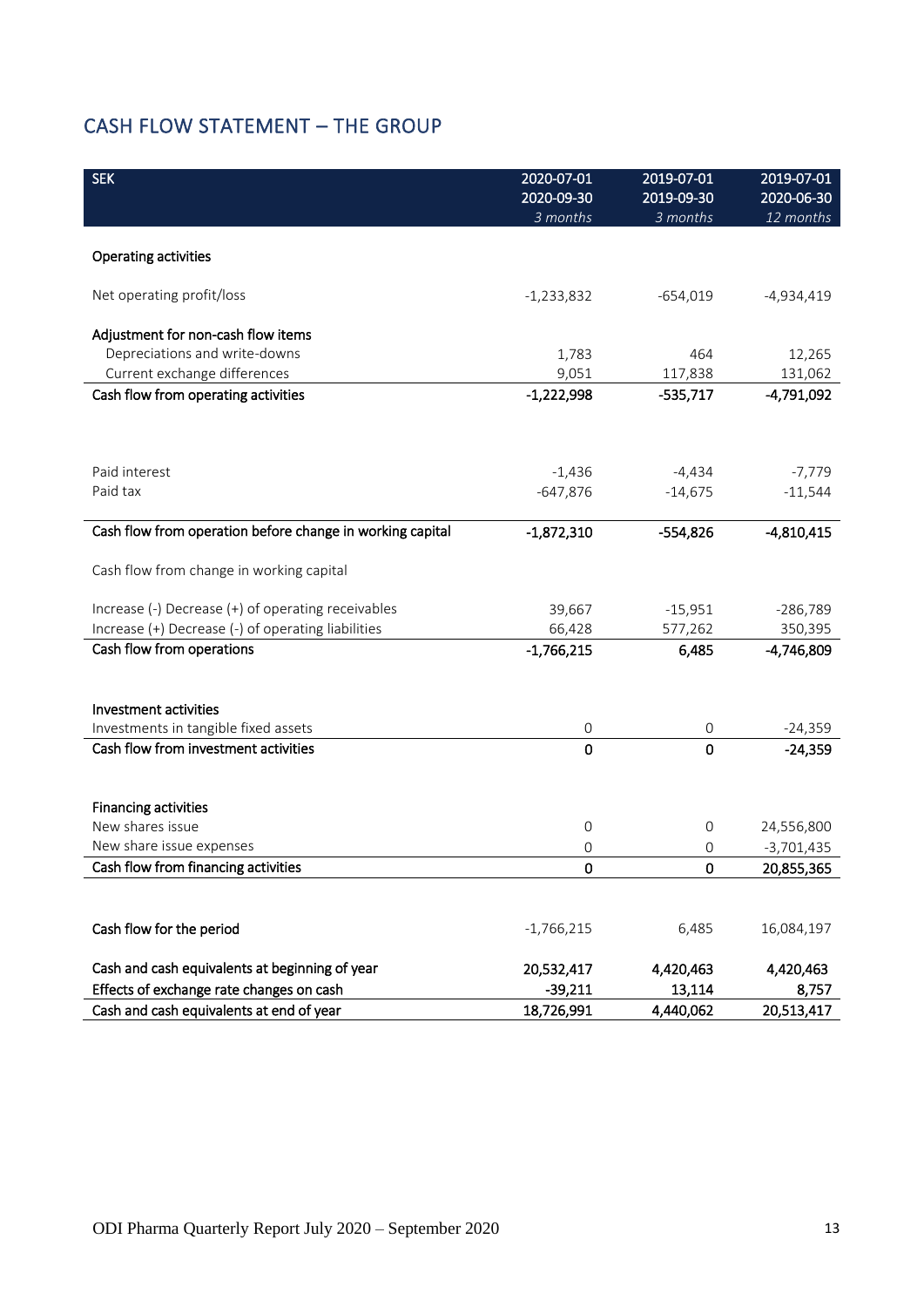# INCOME STATEMENT – ODI PHARMA AB

| <b>SEK</b>                                          | 2020-07-01<br>2020-09-30<br>3 months | 2019-10-23*<br>2020-06-30<br>Approx. 8 months |
|-----------------------------------------------------|--------------------------------------|-----------------------------------------------|
|                                                     |                                      |                                               |
| Revenue<br>Other operating income                   | 408                                  | 61                                            |
|                                                     |                                      |                                               |
|                                                     | 408                                  | 61                                            |
| Operating expenses                                  |                                      |                                               |
| External expenses                                   | $-923,138$                           | $-1,972,551$                                  |
| Personal expenses                                   | $\overline{0}$                       | $\Omega$                                      |
| Other operating expenses                            | $-10,214$                            | $-2,380$                                      |
| <b>Total operating cost</b>                         | $-933,352$                           | $-1,974,931$                                  |
| Operating income                                    | -932,944                             | $-1,974,870$                                  |
| Income from financial items                         |                                      |                                               |
| Other interest income and similar profit/loss items | $\mathbf 0$                          | 0                                             |
| Interest expense and similar profit/loss items      | $-9$                                 | 0                                             |
| Income after financial items                        | $-932,953$                           | $-1,974,870$                                  |
| Income before taxes                                 | $-932,953$                           | $-1,974,870$                                  |
| Taxes                                               | $\mathbf 0$                          | $\mathbf{O}$                                  |
| Net income                                          | -932,953                             | $-1,974,870$                                  |
|                                                     |                                      |                                               |
| Number of shares in the beginning of the period     | 15,220,000.00                        | 0.00                                          |
| Number of shares at the end of the period           | 15,220,000.00                        | 15,220,000.00                                 |
| Average number of shares                            | 15,220,000.00                        | 9,966,557.38                                  |
| Earnings per share, SEK                             | $-0.06$                              | $-0.20$                                       |

*\* The Company was formed on 2019-10-23*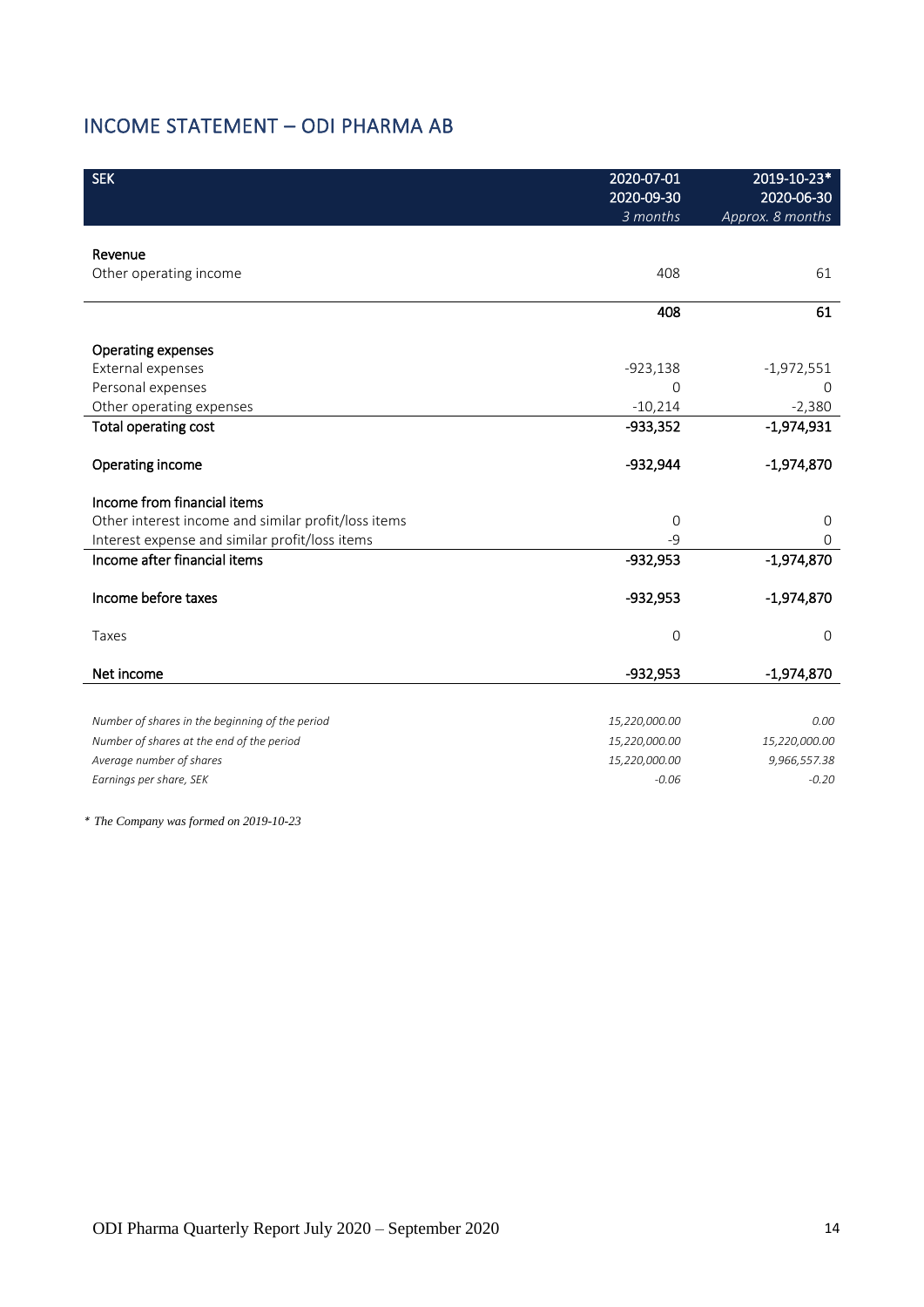# BALANCE SHEET – ODI PHARMA AB

| <b>SEK</b>                          | 2020-09-30 | 2020-06-30  |
|-------------------------------------|------------|-------------|
| Assets                              |            |             |
| <b>Fixed assets</b>                 |            |             |
|                                     |            |             |
| <b>Financial fixed assets</b>       |            |             |
| Shares in group companies           | 967,200    | 967,200     |
|                                     | 967,200    | 967,200     |
| <b>Total fixed assets</b>           | 967,200    | 967,200     |
|                                     |            |             |
| <b>Current Assets</b>               |            |             |
|                                     |            |             |
| Receivables                         |            |             |
|                                     |            |             |
| Other current receivables           | 18,460     | $\mathbf 0$ |
| Prepaid expenses and accrued income | 1,031,083  | 150,351     |
|                                     | 1,049,543  | 150,351     |
| Cash and cash equivalents           | 17,364,015 | 18,971,492  |
|                                     |            |             |
| <b>Total current assets</b>         | 18,413,558 | 19,121,843  |
|                                     |            |             |
| <b>Total assets</b>                 | 19,380,758 | 20,089,043  |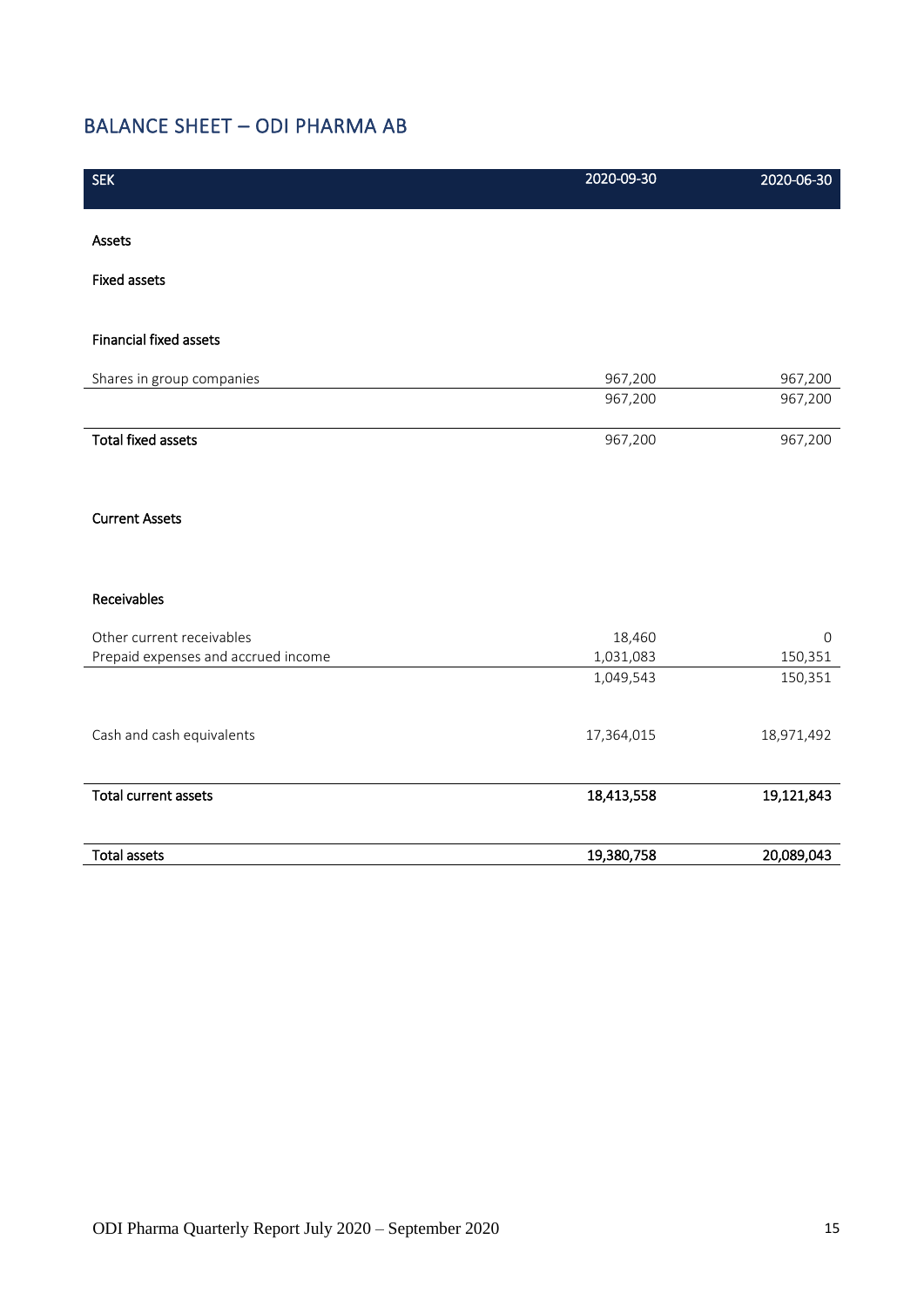| <b>SEK</b>                          | 2020-09-30   | 2020-06-30   |
|-------------------------------------|--------------|--------------|
| <b>Equity and liabilities</b>       |              |              |
| Equity                              |              |              |
|                                     |              |              |
| Share capital                       | 608,800      | 608,800      |
| Share premium reserve               | 21,213,765   | 21,213,765   |
| <b>Retained Earnings</b>            | $-1,974,870$ |              |
| Profit or loss for the period       | $-932,953$   | $-1,974,870$ |
| <b>Total Equity</b>                 | 18,914,742   | 19,847,695   |
|                                     |              |              |
|                                     |              |              |
| <b>Current liabilities</b>          |              |              |
| Account payables                    | 201,361      | 86,974       |
| Liabilities to group companies      | 110,549      | 111,222      |
| Accrued expenses and prepaid income | 154,106      | 43,152       |
| <b>Total current liabilities</b>    | 466,016      | 241,348      |
| <b>Total Equity and Liabilities</b> | 19,380,758   | 20,089,043   |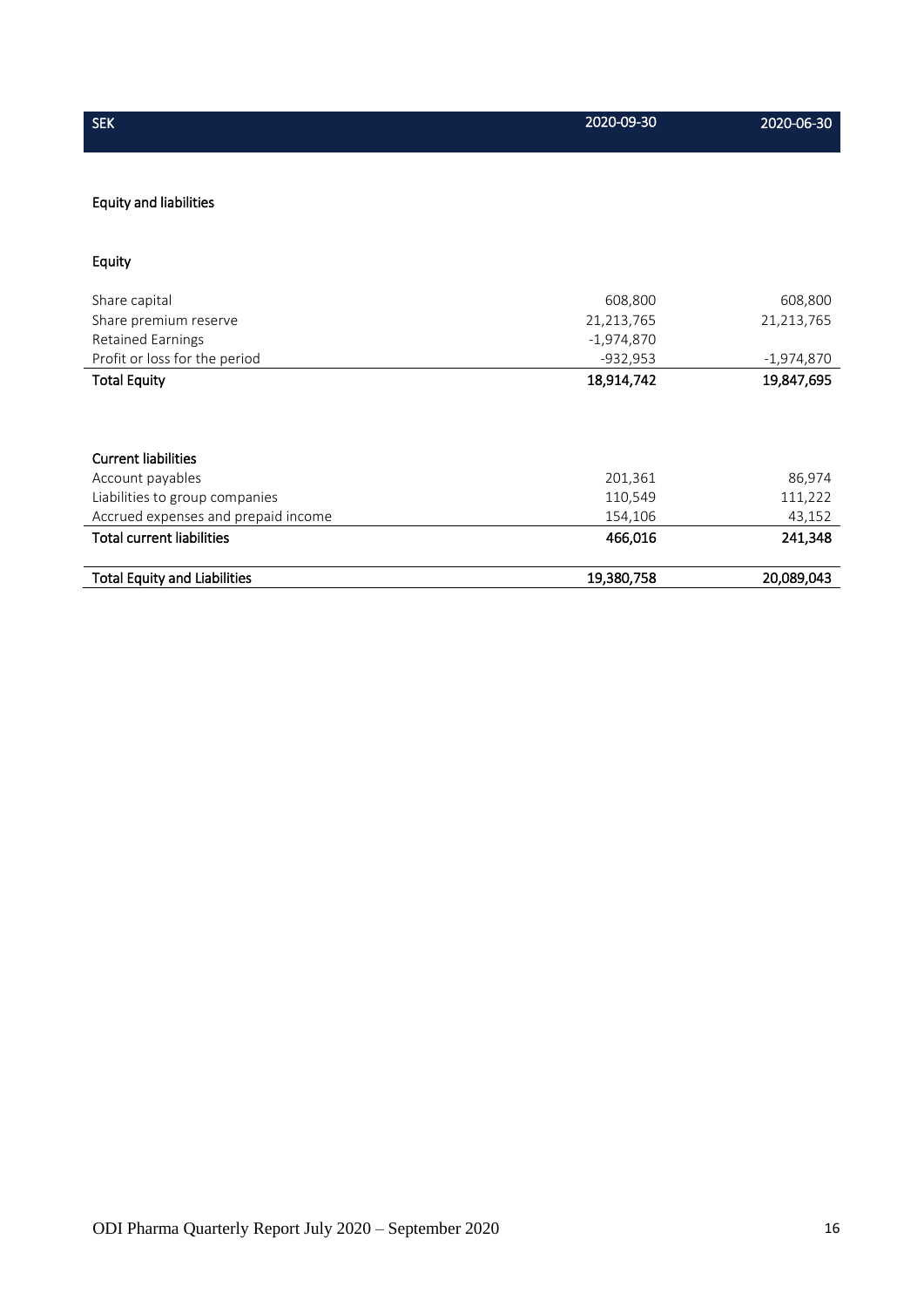# CASH FLOW STATEMENT – ODI PHARMA AB

| <b>SEK</b>                                                                                 | 2020-07-01<br>2020-09-30<br>3 months | 2019-10-21*<br>2020-06-30<br>Approx. 8 months |
|--------------------------------------------------------------------------------------------|--------------------------------------|-----------------------------------------------|
|                                                                                            |                                      |                                               |
| Operating activities                                                                       |                                      |                                               |
| Net operating profit/loss                                                                  | $-932,953$                           | $-1,974,870$                                  |
| Adjusted for non-cash flow items                                                           |                                      |                                               |
| Current exchange differences                                                               | 1,125                                | 0                                             |
|                                                                                            | $-931,828$                           | $-1,974,870$                                  |
|                                                                                            |                                      |                                               |
|                                                                                            |                                      |                                               |
| Cash flow before change in working capital                                                 |                                      |                                               |
|                                                                                            | $-931,828$                           | $-1,974,870$                                  |
|                                                                                            |                                      |                                               |
| Cash flow from change in working capital                                                   |                                      |                                               |
| Increase (-) Decrease (+) of operating receivables                                         | $-899,192$                           | $-150,351$                                    |
| Increase (+) Decrease (-) of operating liabilities                                         | 223,543                              | 241,348                                       |
| Total change in working capital                                                            | $-1,607,477$                         | $-1,883,873$                                  |
|                                                                                            |                                      |                                               |
| Financing activities                                                                       |                                      |                                               |
| New shares issue                                                                           | $\mathbf 0$                          | 24,556,800                                    |
| New share issue expenses                                                                   | $\mathbf 0$                          | $-3,701,435$                                  |
| Cash from financial activities                                                             | $\overline{0}$                       | 20,855,365                                    |
| Cash flow for the period                                                                   | $-1,607,477$                         | 18,971,492                                    |
| Cash and cash equivalents at beginning of year<br>Effects of exchange rate changes on cash | 18,971,492                           | $\mathbf{O}$                                  |
| Cash and cash equivalents at end of year                                                   | 17,364,015                           | 18,971,492                                    |
|                                                                                            |                                      |                                               |

*\* The Company was formed on 2019-10-23*